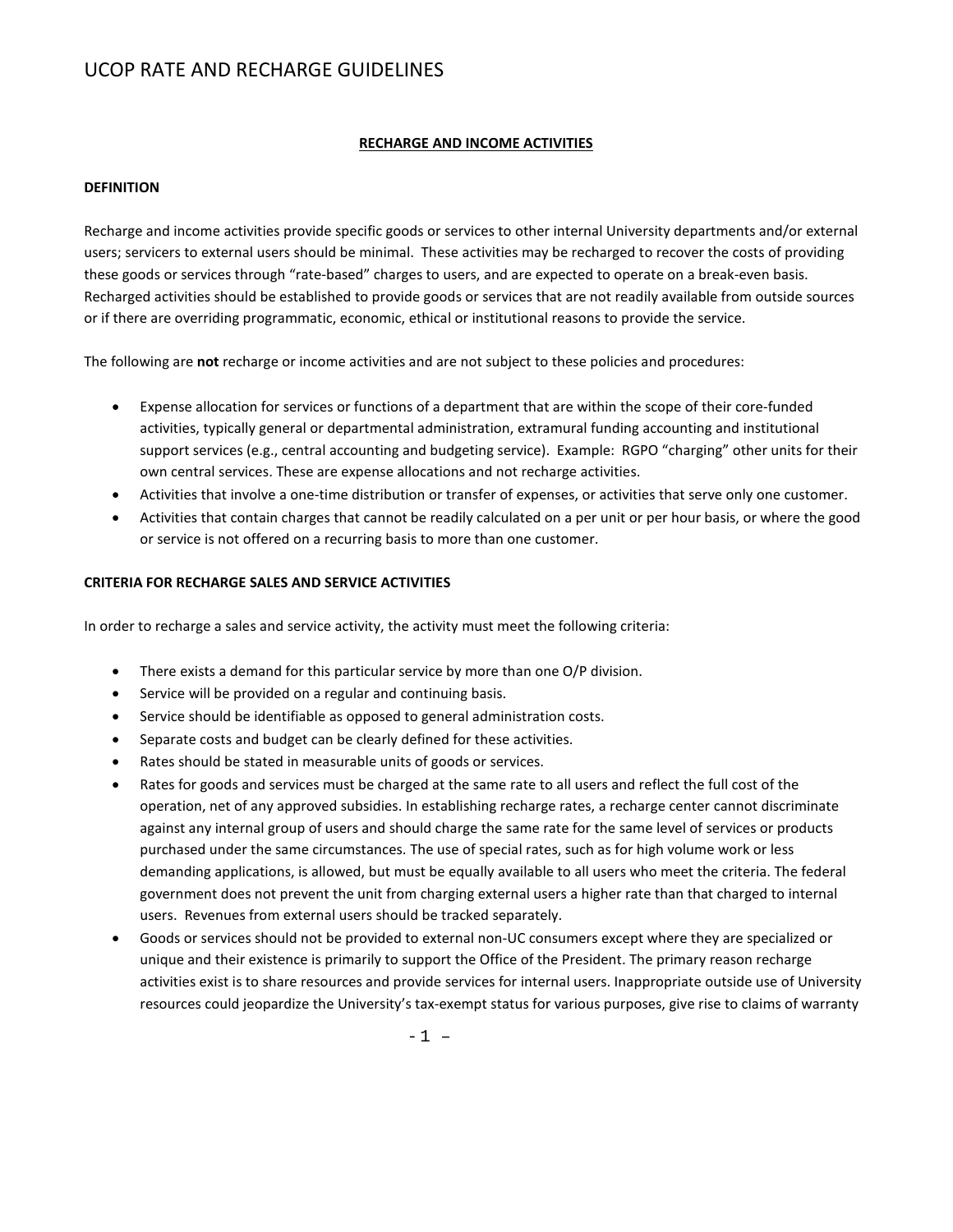and other liabilities, or appear to involve unfair pricing in relation to service providers in the local business community.

- There must be a sound business case supporting the provision of these services and the manner in which they are provided. Alternative methods of providing these goods or services are to be reviewed by the UCOP recharge committee and the decision to provide or continue to provide these goods or services must be in the best interest of the University and in compliance with federal regulations. If the services are readily available from outside sources, there must be overriding programmatic, economic, ethical or other institutional reasons that support the continued need for the University to provide these services.
- An approved recharge activity must publicize its rates.

### **COMPONENTS OF A RATE**

Recharge rates are the estimated total costs of providing the good or service, divided by the estimated number of service units to be provided. Service units are defined below. Generally, recharge rates are computed using both estimated costs and service units for the fiscal year for which the rate is being developed. However, costs that are unallowable for government costing purposes may not be charged.

For sales and services activities that include federal fund participation, OMB Final Guidance 2 CFR 200 (A-81) entitled [Uniform Administrative Requirements, Cost Principles, and Audit Requirements for Federal Awards \(Uniform Guidance\)](http://www.ecfr.gov/cgi-bin/text-idx?node=2:1.1.2.2.1&rgn=div5) defines direct and indirect costs for purposes of accounting for federal funds. Under OMB rules , recharges are considered direct costs to users. Direct costs are those costs that can be specifically identified with an activity, or costs that can be directly assigned to such activities relatively easily with a high degree of accuracy. No recharge activity shall be approved which shifts indirect costs to direct costs in violation of OMB Uniform Guidance A-81 .

### ALLOWABLE COSTS

Allowable costs that can be included in rate development:

- Salaries and benefits of personnel directly related to the recharge activity.
- Supplies, services and reasonable general support costs; rebates, incentives, discounts, and allowances must be included and should be recorded as an offset to costs to which they relate. Such costs include:
	- o Insurance
	- o Meeting and travel-related expenses
	- o Consultant and professional service fees
	- o External services, e.g., computer, maintenance, grounds, etc. Maintenance and repair/alteration costs are defined as regularly recurring disbursements to keep the property in an efficient operating condition. This includes purchasing contracts with non-UC vendors for such activities as consultants to provide all or a portion of the recharged goods or services, maintenance of equipment, or to provide all or a portion of the administration of the recharge activity.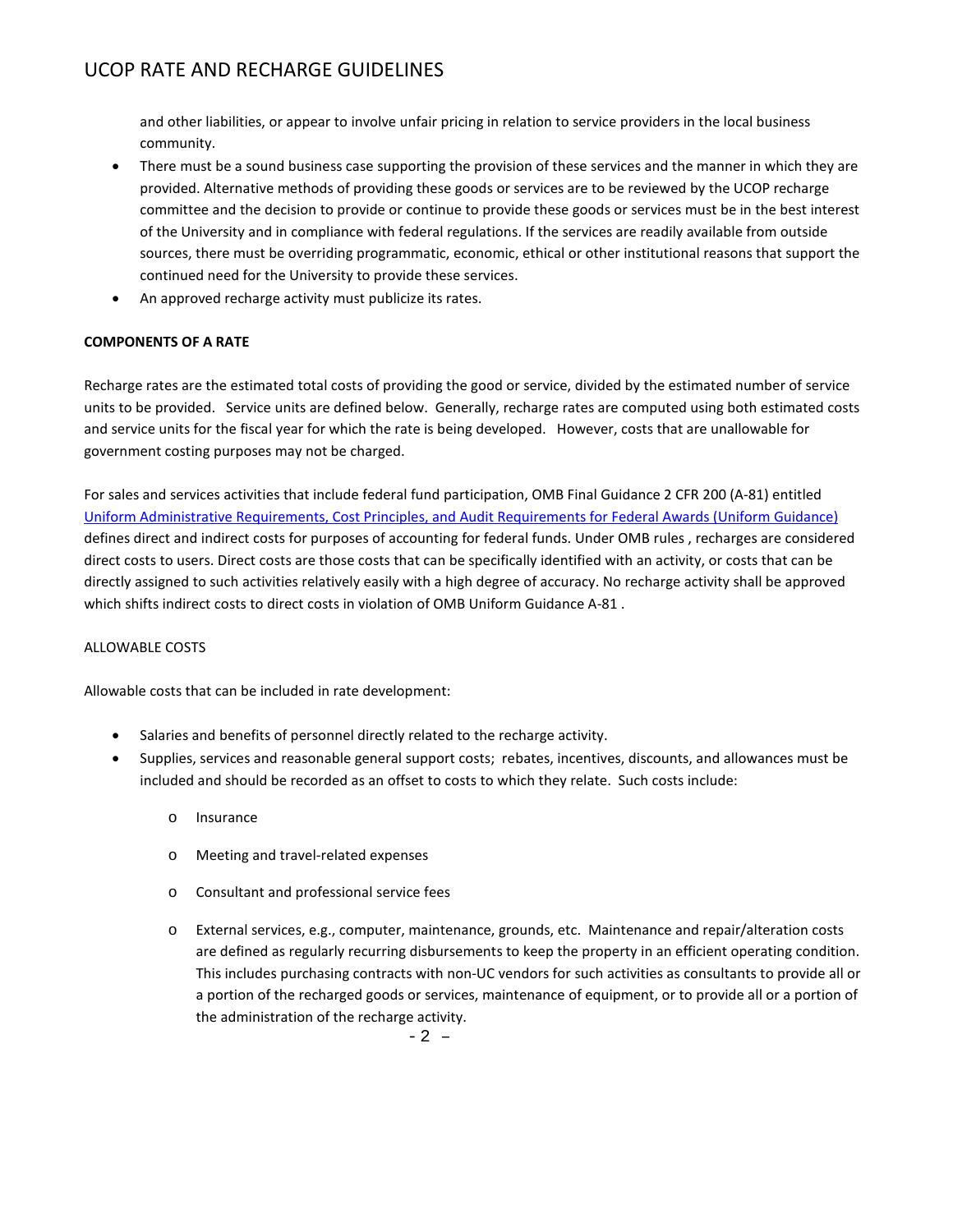- o Utilities
- o Library
- o Temporary labor
- o Installation charges and allowable lease and loan costs
- o Other miscellaneous office costs such as office supplies, telephone, data processing charges, professional certifications, etc.
- o Administrative costs of the sales and service activity such as billing, purchasing, personnel, supervision and other general support functions; these costs should be reported in the appropriate category on the recharge budget form, e.g., salaries and benefits, etc. *Note:* Costs related to supervision by the department with the sales and service activity may be excluded, provided the costs of such supervision do not exceed \$5,000.
- o Pass-through expenses
- o Equipment depreciation: Capital equipment used in support of the recharge activity must be included in the recharge proposal. Capital equipment should have a useful life of greater than one year and acquisition cost of \$5,000 or greater. Federal funds used to purchase capital equipment must be excluded from the rate proposal.

Depreciation should be calculated on a straight-line basis with no salvage value, using the useful life schedule at **[http://eulid.ucop.edu/index.php.](http://eulid.ucop.edu/index.php)** Alternatives to the depreciation methodology may be approved when the unit can clearly demonstrate that the alternative method more accurately represents the actual usage, consumption or life of the equipment. Recharge proposals that include depreciation expense must be supported by a detailed depreciation schedule that includes the equipment item, UC property number, purchase date, useful life and annual depreciation expense.

Depreciation costs must be charged to the appropriate operating account-fund of the recharge activity with the offsetting credit to an associated renewal and replacement fund in accordance with established procedures.

o Other applicable costs

#### UNALLOWABLE COSTS

Costs that are unallowable and cannot be included in recharge rate development include:

• Costs specified as unallowable in OMB Circular A-81 - bank card fees, bad debts, legal fees, fines and penalties, entertainment, membership, donations and contributions, and advertising costs.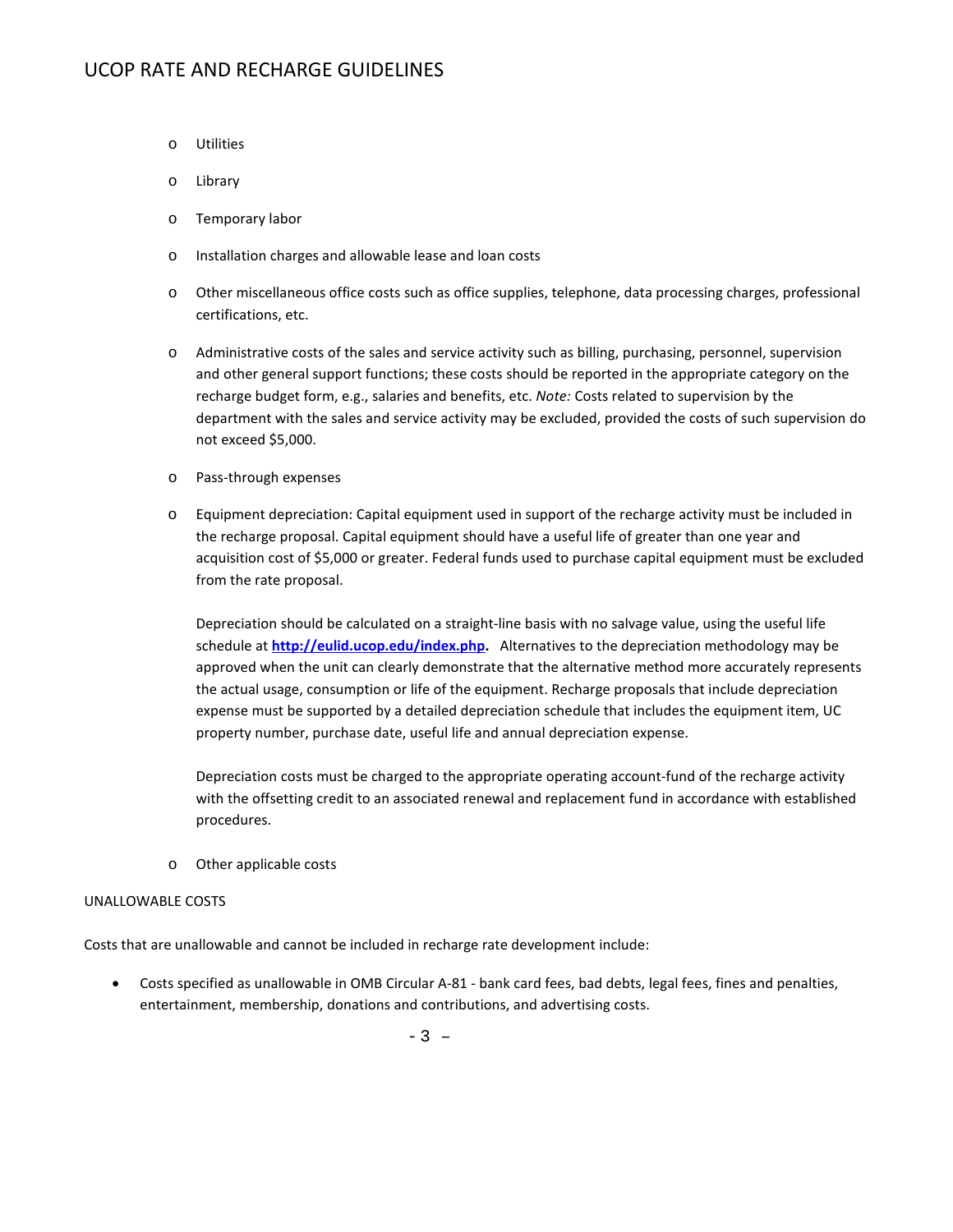- Costs of capitalized improvements, including renovation costs or significant alterations or structural changes to plant assets which increase the usefulness, enhance the efficiency, or prolong the life of the property.
- Internal interest charges. Interest paid to external parties related to installment purchases of equipment is allowed if approved by the federal government before the actual acquisition of the equipment;
- Administrative full costing assessments, however, these assessments may be included as a surcharge for external users only.
- Capital equipment purchases (unless useful life is one year or less); however, they may be included as depreciation.
- Exceptional charges that did not occur through the normal course of business; e.g. additional costs incurred to recover "uncollected" recharge income due to the department not billing recharge customers in accordance with the University recharge billing policies.
- Unallowable space costs: An activity should not include charges for its use of centrally supported space (i.e., building depreciation cost component, utilities) nor the University's general and administrative costs as these are funded from other sources. However, if the unit incurs additional specialized costs such as leasing cost for an offsite facility that are not funded from other University resources, these can be included in the rate and costs of the unit.

#### RESERVES

Any reserves in a recharge activity must conform to applicable University policies and governmental regulations, and be documented in the recharge proposal and accounted for in the annual rate review. The main reserves are typically depreciation reserves.

- Depreciation Reserve Capital equipment are stand-alone items with a useful life greater than one year and value greater than \$5,000. Capital equipment assigned to the activity **cannot** be charged directly to an activity. Depreciation renewal and replacement funds can be created through depreciation of existing equipment and should be included as a cost in the rate development, except as follows:
	- 1. Equipment funded by the federal government or identified as cost sharing to a federal project.
	- 2. Equipment funded by an award under a private contract and the contract is not completed. If the contract is completed and there is remaining life in the asset, the unamortized balance remaining at the end of the life of the asset can be depreciated and included in the rate calculation; e.g., asset has a useful life of five years but only three year life of the award, then asset may be depreciated for the remaining two years. All activity equipment must be entered into the equipment tracking system. This system is used for both financial reporting and government.

The depreciation reserve fund will be linked to an account specified by the department, and its budget will be the annual equipment depreciation (in sub 4). The balance of the depreciation reserve fund may only be used to purchase equipment for the recharge activity, or to repay the original fund that provided the monies to purchase the equipment.

-4 –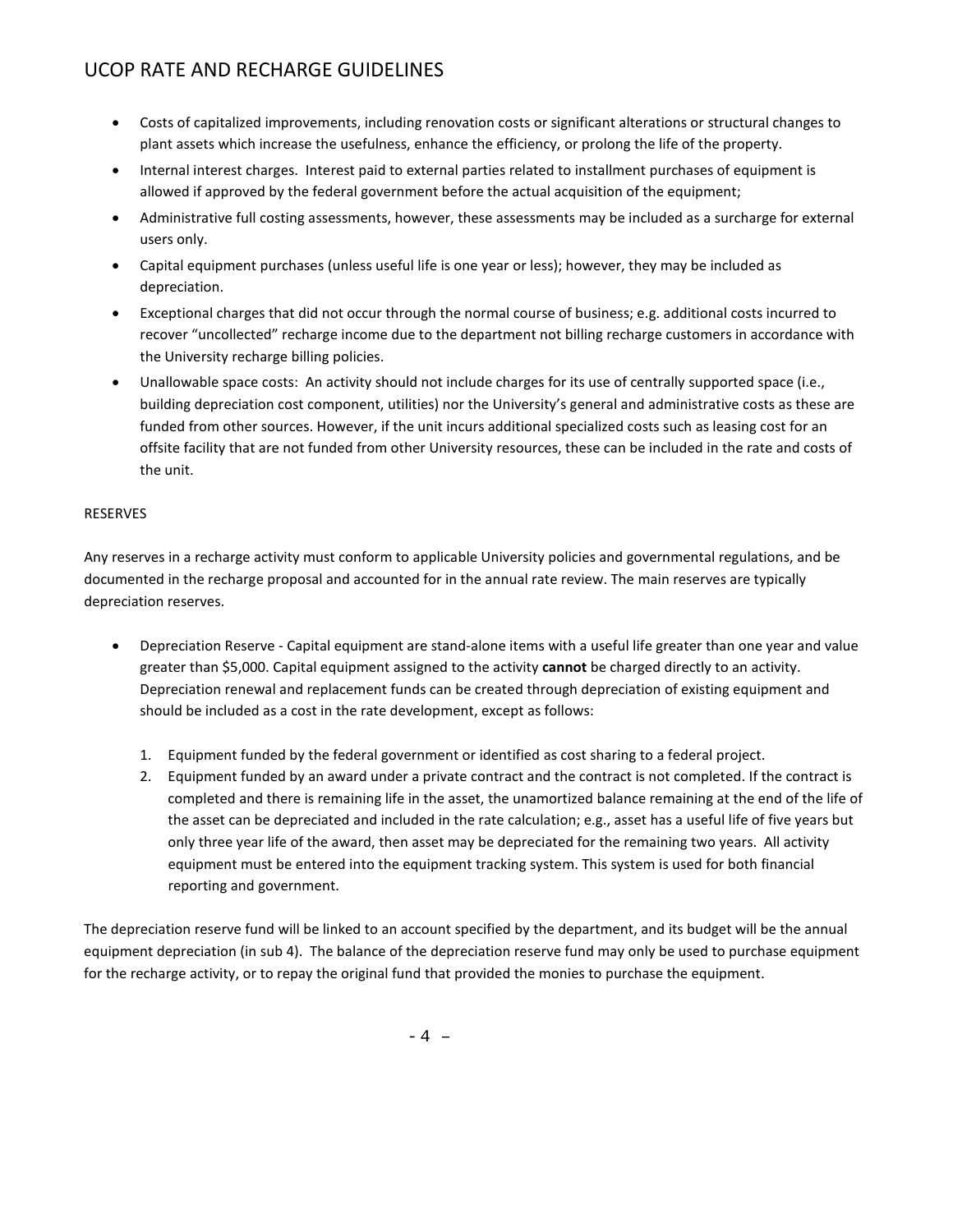#### **SURPLUSES AND DEFICITS**

It is common for recharge activities to have a surplus or deficit at the end of any specific fiscal year because the actual revenues received and costs incurred during that year differ from the budgeted amounts used to calculate the recharge rate. However, over a period of several fiscal years it is expected that recharge activities will operate close to break-even. An exception is allowed for a working capital and depreciation reserves.

During the rate review process for a subsequent fiscal year, the projected surplus or deficit in excess of any allowed working capital surplus from the current year must be included as a reduction from or an addition to expenses in the subsequent fiscal year's budget and rate computation. In exceptional cases where inclusion of a surplus or deficit in the subsequent year would cause a severe fluctuation in the rates from one year to the next, approval may be granted to amortize the surplus or deficit over several years. Surpluses or other monies may not be transferred out of the recharge activity.

The unit must operate within the surplus/deficits described below. If the unit exceeds these tolerance levels (i.e., a large deficit/surplus as defined below), it must take immediate action to establish a plan to rectify the situation and bring the unit within the acceptable levels of tolerance.

- Large Deficit If an activity has a large deficit, where the year-end general ledger deficit is defined as more than one month's operating expense, it must develop a deficit reduction plan to clear the deficit. The plan should eliminate the deficit in as short a time as possible, not to exceed three (3) years. This plan and an updated recharge proposal must be submitted to the Rate Review Committee within three months of discovering that a deficit exists.
- Large Surplus If an activity has a large surplus, where the year-end general ledger surplus is defined as more than one month's operating expense, the unit cannot raise its rates, unless subject to detailed review. If an activity has a large surplus, it must provide the Rate Review Committee with a plan to amortize the surplus within 3 months of notification by the Committee of the surplus, along with an updated recharge proposal.

#### **CHARGES TO EXTERNAL USERS**

Generally, recharge activities can be provided to external non UC-users (e.g., external clientele over whom the University has no fiduciary responsibility, such as administrative and academic staff acting in a personal capacity, other non UC

universities, state and local agencies, commercial entities and the public at large) because they will benefit from the unique nature of an activity's products or services. Charges to external users (or non-University entities) should include a differential to recover the additional costs (e.g. – accounting and monitoring for the operation) of providing these goods or services to external users.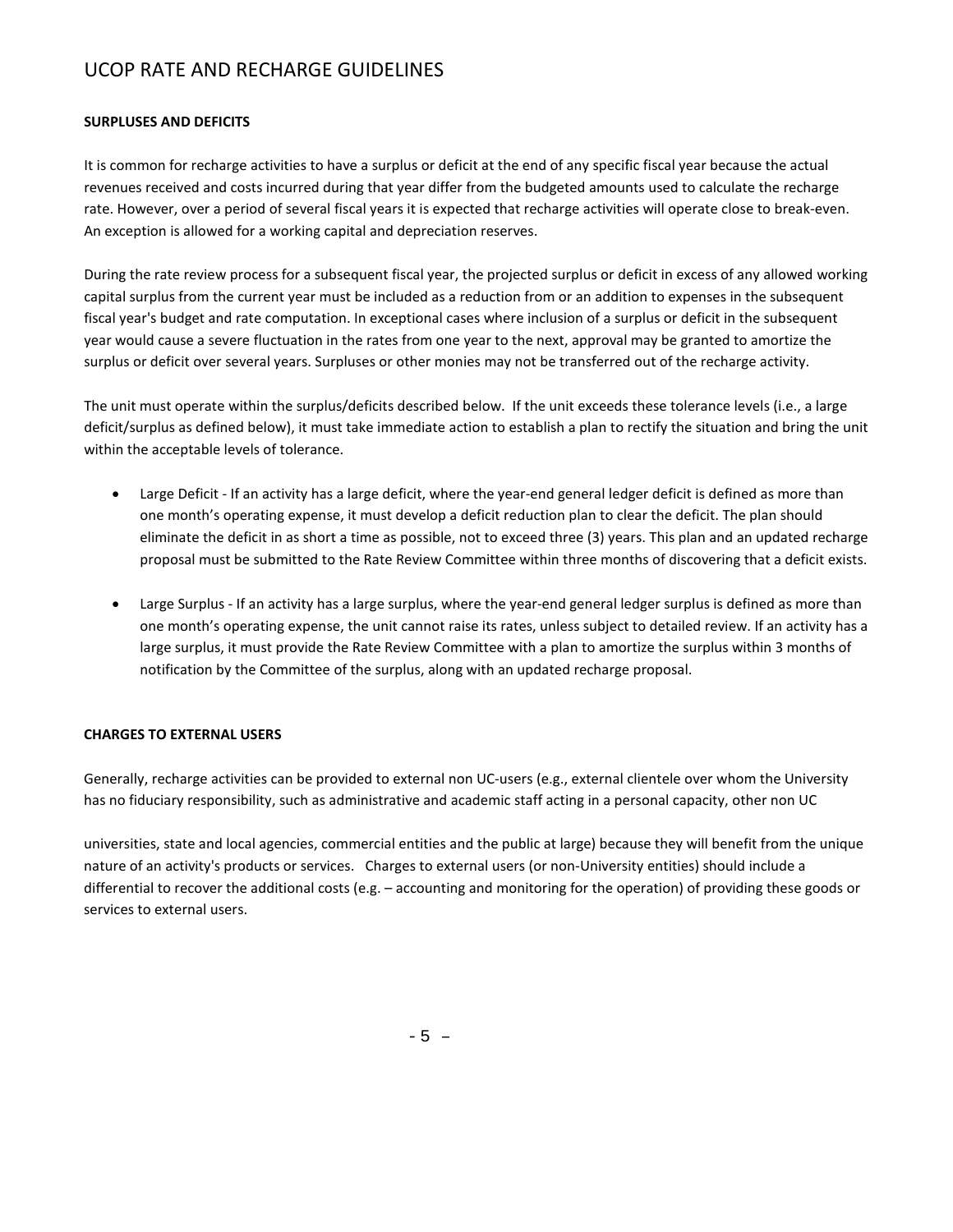#### **DEVELOPMENT OF A RECHARGE RATE**

Rates for goods and services must reflect the full cost of the operation, net of any approved subsidies and carryforward surpluses/deficits, and the same rates must be charged to all internal customers. Rates are considered reasonable if the nature of the costs and the related goods or services acquired or applied to provide the goods or services reflect the action that a prudent organization would have taken under the circumstances prevailing at the time the decision was made to incur these costs. Considerations involved in the determination of the reasonableness of a rate are:

- Whether or not the costs included in the rate are of a type generally recognized as necessary for the operation of the activity;
- Whether or not there are restraints or requirements imposed by such factors as arm's-length bargaining, federal and state laws and regulations, and any other related terms and conditions in the normal course of business;
- Whether or not the unit concerned acted with due prudence in the circumstances, considering its responsibilities to the University, the federal government, and the public at large; and,
- The extent to which the actions taken with respect to incurring these costs are consistent with established institutional policies and practices applicable to the work of the institution generally.

#### POSSIBLE RATE CALCULATIONS:

A. Fully Costed General Rate Calculation - In its simplest form, or for a one-product service unit, an activity's rate is cost-based. Users are allocated a share of the activity's costs based on the relative use of the activity's products or services. A single, unitized cost rate (cost per unit of output) is used to recover the expense of providing a product or service. This rate is calculated by dividing the total budgeted expense for providing the product or service by the total projected level of activity for the budget period.

"Total Budgeted Expense" equals all costs directly associated with the activity's operations and is the numerator in the rate calculation. "Projected Level of Activity" is the total estimated volume of work to be performed in an activity, expressed as labor or machine hours, CPU time, or units of products or services to be provided. This is the denominator to be used in the calculation of the rate. The actual level of activity multiplied by the rate determines the amount to be charged to each user.

Total Budgeted Expense (Plus Prior Year Deficit, or Rate = \_\_\_\_\_\_\_Minus Prior Year Surplus)\_\_\_\_\_\_\_ Total Projected Level of Activity For the Budget Period

-6 –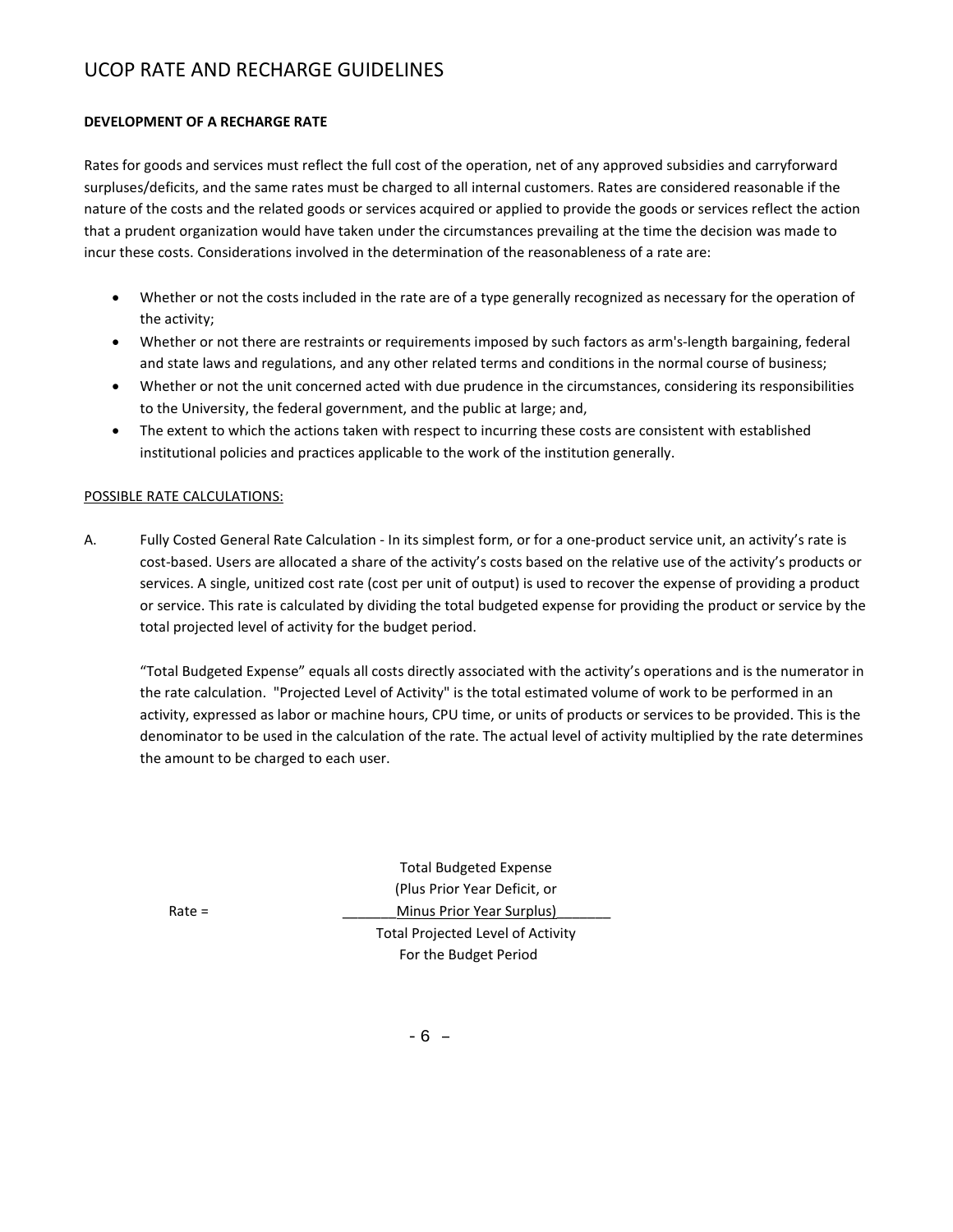While most activity rates will be cost-based for each specific service or product, an activity offering multiple related services or products may establish multiple rates for a variety of services that, in aggregate, recover the total costs of the activity. The activity must be able to demonstrate it has made reasonable assumptions in allocating common costs that cannot be easily identified to a specific service or product within the unit. Rates are normally calculated on an annual basis and must be updated biannually. Adjustments may be made as needed during the year to accommodate changing circumstances and to ensure the unit remains within tolerance. External users should be charged the fully costed rate(s), including costs that may not be charged to internal users.

- B. Other variations of fully costed rate calculations include the following:
	- Stores Service Units A store's rate is determined by dividing its administrative or operating costs by its projected cost of goods sold. Its rate is, therefore, a markup percentage on the cost of goods sold. If this method is adopted, the markup needs to represent fairly the operating and administrative services provided by the unit for the goods or services. If the cost of providing the operating and administrative services is similar for say a \$1,000 or a \$100,000 order, then this method should not be used.
	- Time-of-Day Activities that have a wide fluctuation in usage during the day may establish a time-of-day rate structure. Higher rates may be charged during hours of peak use ("prime time") to provide incentives to reduce the demand for services during these times. This structure helps all users by improving performance during peak hours and encouraging the utilization of off-peak hours, thereby reducing the cost for additional equipment. Activities utilizing a time-of-day rate structure must show that all users have an opportunity to use the activity rate during non-peak hours and that no particular user, especially sponsored research projects, is disadvantaged by the proposed rate structure. This type of rate structure is used most frequently in computer and communications service units and with use of scientific equipment such as magnets for magnetic resonance imaging (MRIs).
	- Computer Shares Computer facilities may charge users based on the computer "shares" concept. The computer capacity is divided into shares. Users purchase shares necessary to meet their computing requirements.
	- Volume Discounting Sometimes economies of scale dictate that a large quantity of a product or service can be provided to a customer at a lower overall cost than the normal per unit rate. Such a volume discount is allowed as long as 1) it is disclosed and justified in the activity's proposed budget and rates; and 2) its effect is not discriminatory to a single type of customer, other than by amount of product or service provided.
	- Allocating joint costs to service units A recharge activity that provides more than one service unit may have costs that apply jointly to two or more of the service units. In order to compute a recharge rate, such joint costs must be allocated to the individual service units to which they apply. This allocation can be done on any basis that appropriately reflects the relative benefit of the joint costs to the individual service units. Some common bases for allocating joint costs are FTEs, chargeable labor hours, hours of machine usage, and assignable square footage.

A recharge activity with joint costs may have a single pool of joint costs, or multiple pools of joint costs that are allocated on different bases. For each pool of joint costs, the recharge proposals should show the basis used to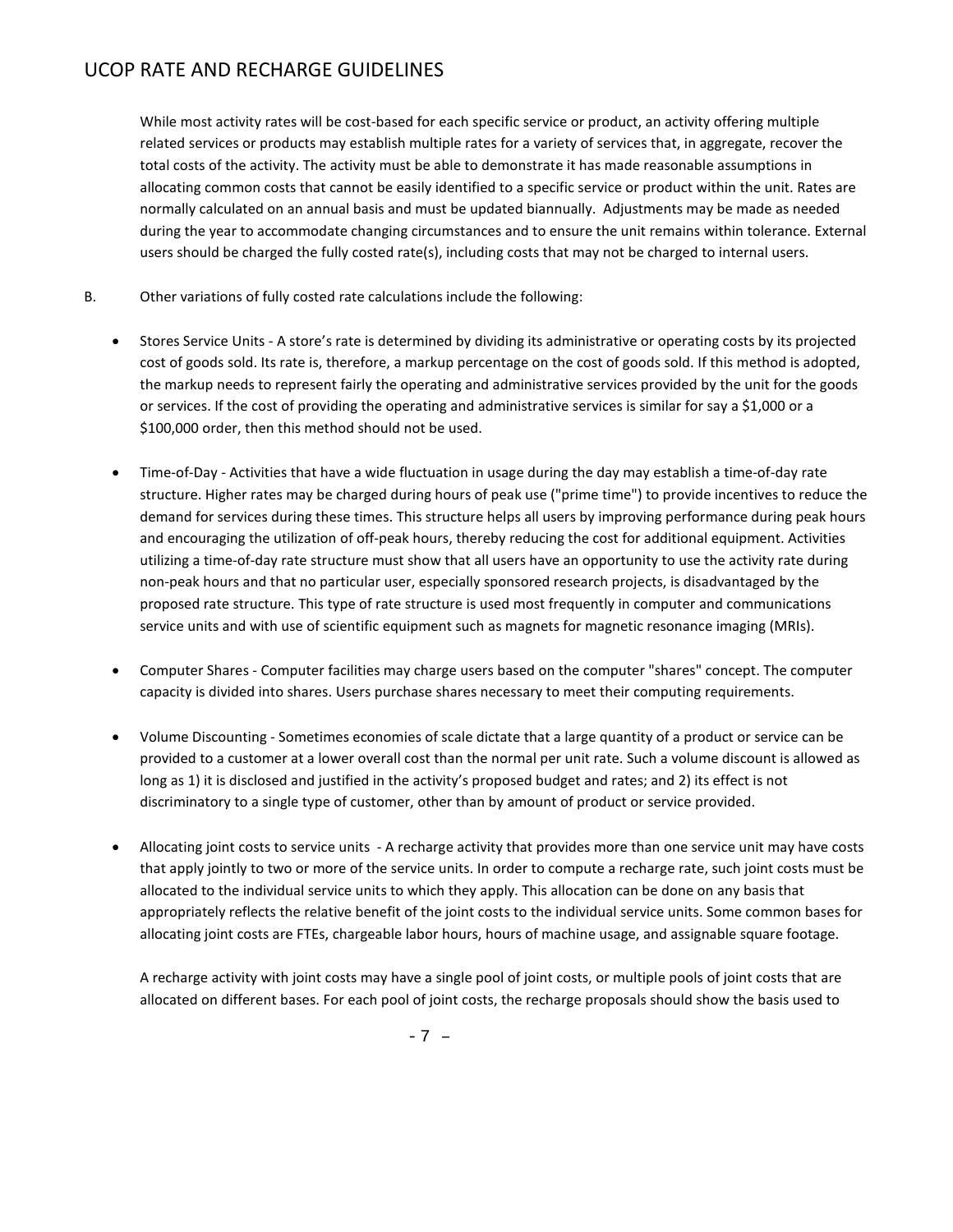allocate the joint cost pool and computations supporting the allocation of joint cost pool to the individual service units.

C. Subsidies - For various reasons, an activity may wish to charge its users less than fully costed rates, and may choose to subsidize unit operations with operating budget or other unrestricted funds. In these circumstances, an activity would first calculate a fully costed rate in accordance with the "Fully Costed General Rate Calculation" discussed above. Subsidies should be shown as a subtraction from total expenses for the service units to which they apply to arrive at a subsidized rate. The amount, funding source, and purpose of all subsidies should be disclosed in the recharge activity's proposal.. It is important for the department, division, and UCOP-wide administration to properly recognize subsidies when they occur.

Subsidized rates must be consistently charged to all internal University unit users. Subsidies should not be used to reduce the rates charged to selected users of the recharge activity in a discriminatory manner.

#### **RECHARGE COMMITTEE**

The recharge committee will consist of five permanent positions and a rotating position that will be filled based upon the nature of the recharge activity being reviewed. The Committee will be chaired by the UCOP Budget Director, with one seat occupied by the Manager of Costing Policy and Analysis, and the three remaining permanent seats filled by representatives from other departments within the Office of the President.

The purpose of the recharge committee:

- Review and provide rulings on all newly proposed recharges.
- Review annual self certification forms submitted by existing recharge activities.
- Review biennial rate adjustments submitted by existing recharge activities.
- Review rate proposals that are due to changes in methodology by existing recharge activities.
- Review existing recharge activities with a surplus/deficit > 1 month's operating costs (see surplus and deficit section above).

#### **RATE PROPOSAL SUBMISSION TIMELINE**

Proposed recharge methodologies should be accompanied by sufficient justification, detail and documentation so that reviewers can easily follow the rationale and calculations supporting proposed rate structures. These activities will be subject to an initial rate review process conducted by the UCOP recharge committee. All recharge must be permanently budgeted, revised at the end of each year to reflect the revenue and expenditure levels in the following year. Additionally, units must undertake annual self-certification of their rates following initial review and submit biennial rate updates.

While rate adjustments generally take effect on July 1, under special or unusual circumstances it may be possible to set an alternative implementation date. Recharge methodologies proposing new rates beginning the following fiscal year should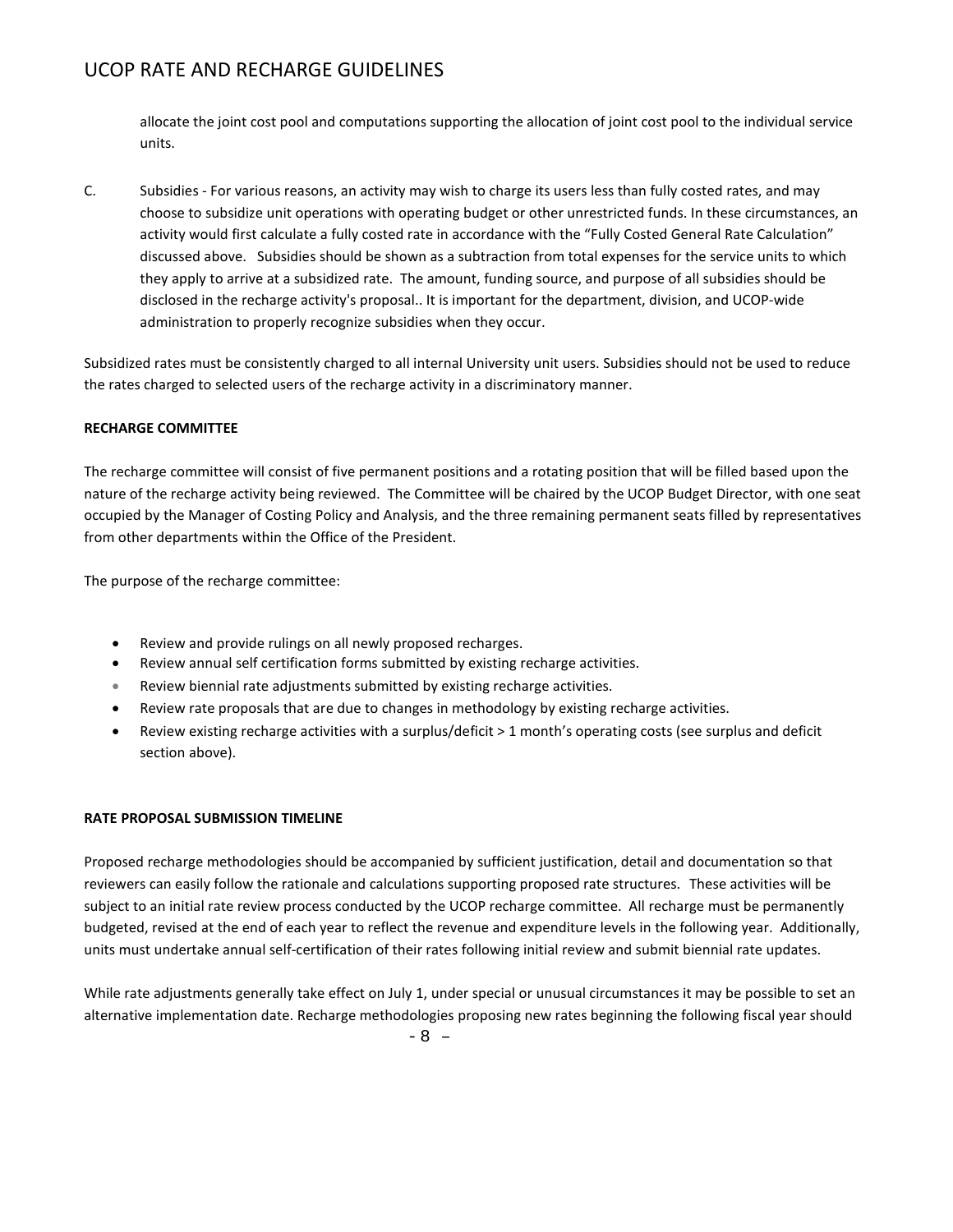be submitted no later than March 1 before the beginning of the new fiscal year. All other recharge proposals submitted outside the annual cycle will be reviewed and acted upon by the Recharge Committee as quickly as possible. The following submission dates will ensure both timely review and adequate notification to departments for July 1 rate implementation.

| Initial proposals                           | March 1  |
|---------------------------------------------|----------|
| Proposals with changes in methodology       | March 1  |
| (change existing rates or add/delete rates) |          |
| Biennial rate updates                       | March 1  |
| Annual Self certification forms             | April 15 |

\*\* Units with large deficit/surplus should submit a reduction plan and updated recharge proposal within 3 months of deficit/surplus discovery.

The prior fiscal year column on the comparative income statement should match the financial activity and balances as shown on the June Final general ledger of the previous fiscal year (e.g. – for rate proposals submitted on March 1, 2015 for July 1, 2015 implementation, attach June Final 2014 General Ledger). Any prior year surplus or deficit carry forward balances should be included in subsequent year rate computations.

It is the unit's responsibility to advise its users of current activity rates and of any rate changes. All rate proposals must be submitted through the department/division unit head prior to submission to the UCOP Budget Office.

#### **HOW TO ESTABLISH A NEW RECHARGE CENTER**

- Review all sections of this document.
- Ensure the operation meets the criteria of a recharge unit.
- Discuss and submit the proposal to the UCOP Budget office to ensure it is in accordance with the missions of the unit and the University.

A proposal to establish a new recharge center must contain the following information:

- The recharge unit's name.
- A description of the product(s) or service(s) to be provided, and the potential users (internal and external).
- An explanation as to how the recharge center rate(s) will be determined including:
	- Detailed annual expense budget, by G/L code (including FTE with salary data) for the proposed unit;
	- Description of the activity base, its appropriateness, and the projected level of activity for the first year of operation;
	- The rate calculation(s) using the proposed budget amount(s) and the projected level(s) of activity for the first year of operation.